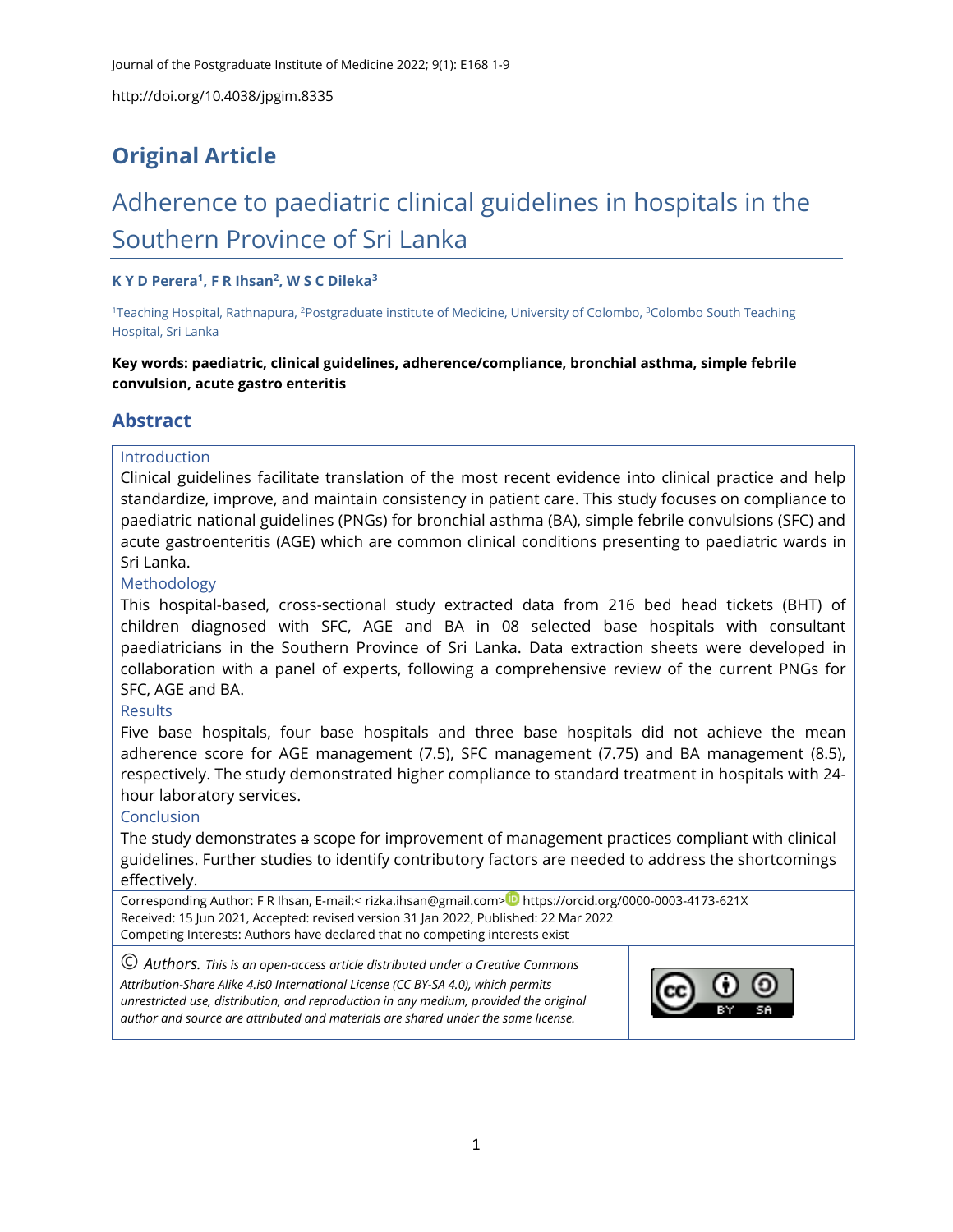### **Introduction**

It is nearly impossible to keep track of new developments in clinical knowledge and incorporate them to clinical practice. Clinical guidelines, defined as "statements that include recommendations intended to optimize patient care, which are informed by a systematic review of evidence and an assessment of the benefits and harms of alternative care options", were developed and implemented to facilitate translation of the most recent evidence into practice [\[1\]](#page-7-0). Clinical guidelines help standardize, maintain the consistency of and even improve patient care [\[2\]](#page-7-1). Despite evidence of improved clinical outcomes and minimal clinical errors following implementation of guidelines, poor compliance with practice guidelines has also been noted [\[3\]](#page-7-2). While lack of awareness and unfamiliarity and disagreement with the contents have been identified as the main barriers to compliance with clinical guidelines, resistance to change and external factors such as poor resources, inadequate educational materials, time-constraints and shortage of staff are globally recognized contributing factors to poor compliance [\[2\]](#page-7-1). According to studies conducted in the Sri Lankan (SL) context, unavailability of guidelines, lack of awareness and underutilization of clinical guidelines are recognized factors [\[4,](#page-7-3)[5\]](#page-7-4).

Paediatric national guidelines (PNGs), developed by the College of Paediatricians, were introduced in 2007 in Sri Lanka [\[5,](#page-7-4)[6\]](#page-7-5). The Ministry of Health (MoH) distributed the PNGs to all government health care institutions with Consultant Paediatricians, to improve the quality of care and minimize variation in patient care provided across the country [\[4\]](#page-7-3). However, studies have revealed that actual clinical practice deviates widely from the guidelines. A study conducted at the paediatric units of government institutions in the Polonnaruwa District showed that only 34% of medical officers utilized the PNGs in their clinical practice. Unavailability of recommended drugs, laboratory facilities and medical equipment and a heavy work-load due to shortage of staff were identified as problems interfering with the implementation of clinical guidelines [\[5\]](#page-7-4).

Hospitals in the public curative sector in Sri Lanka are organized into three tiers depending on size and the facilities offered by the institution. Base hospitals are secondary care institutions that possess general surgical and medical units, at least one obstetric or gynaecology unit and a paediatric unit, in addition to providing outpatient care [\[7\]](#page-7-6). This study assessed adherence to paediatric guidelines for acute gastroenteritis (AGE), bronchial asthma (BA) and simple febrile convulsion (SFC), common presentations in the paediatric healthcare setting in Sri Lanka, in eight selected base hospitals in the Southern Province of Sri Lanka.

## **Methodology**

A hospital-based, retrospective, descriptive cross-sectional study was conducted over a period of three months from April to July 2017 in eight base hospitals (BH) with consultant paediatricians in the Southern Province of Sri Lanka. Seventy-two (72) bed head tickets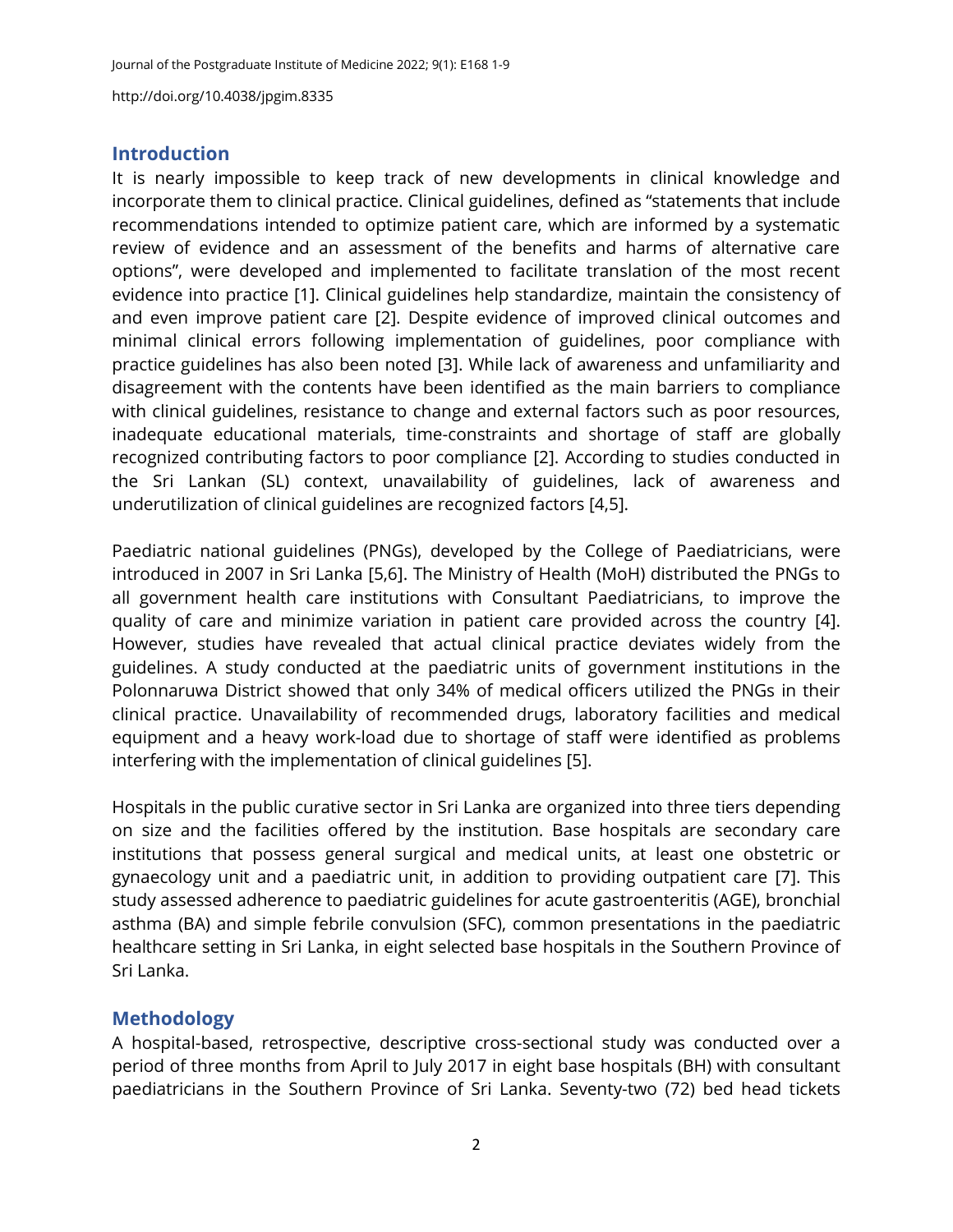(BHTs) each, bearing the diagnosis of AGE, BA and SFC were randomly selected to obtain the minimum sample size of 216. The Lwanga and Lemshow formula (with an assumption of 50% compliance with the guidelines in the absence prior evidence on PNG practices in SL, at a confidence level of 95%, precision of 7% and a predicted non-response rate of 10%) was used to arrive at the sample size. As there were eight study settings, nine BHTs for each disease were randomly selected from each study setting for equal representation of each condition and base hospital.

Data extraction sheets (DES) consisting of checklists of important components of the PNGs assessing adherence to multiple aspects of management guidelines including diagnosis, treatment and monitoring were developed in collaboration with a panel of experts following a comprehensive review of current PNGs for SFC, AGE and BA. One mark was allocated for adherence to each component. The DESs were pre-tested in a similar setting and required amendments were made. The availability of 24-hour laboratory and radiology services were recorded as secondary data.

Ethics clearance was obtained from the Ethics Review Committee of the Postgraduate Institute of Medicine, University of Colombo and administrative approval was obtained from the Provincial Director of Health Services, Southern Province. SPSS version 21 was used for all analyses.

A mean adherence score was calculated for each of the three diseases. Association between the mean adherence score and selected institutional factors were assessed using Fisher's exact test as some variables had less than five elements.

## **Results**

DESs related to each disease consisted of 10 components assessing the adherence to multiple aspects of management guidelines including diagnosis, treatment and monitoring. Identification codes (A-H) are used for the 08 base hospitals (BH) included in this study. Among 72 patients with a discharge diagnosis of BA, 93.1% (n=67) were precisely identified, categorized according to their severity and managed accordingly.

Overall, more than 80% of the BHTs showed compliance with most components and all BHTs stated that patients were nebulized with bronchodilators and treated with steroids. However, only 76.4% (n=55) of BHTs accurately recorded the final diagnosis according to the diagnostic criteria and only 72.2% (n=52) recorded the past medical and family history and only 54.2% (n=39) had risk factors mentioned in detail (Table 01).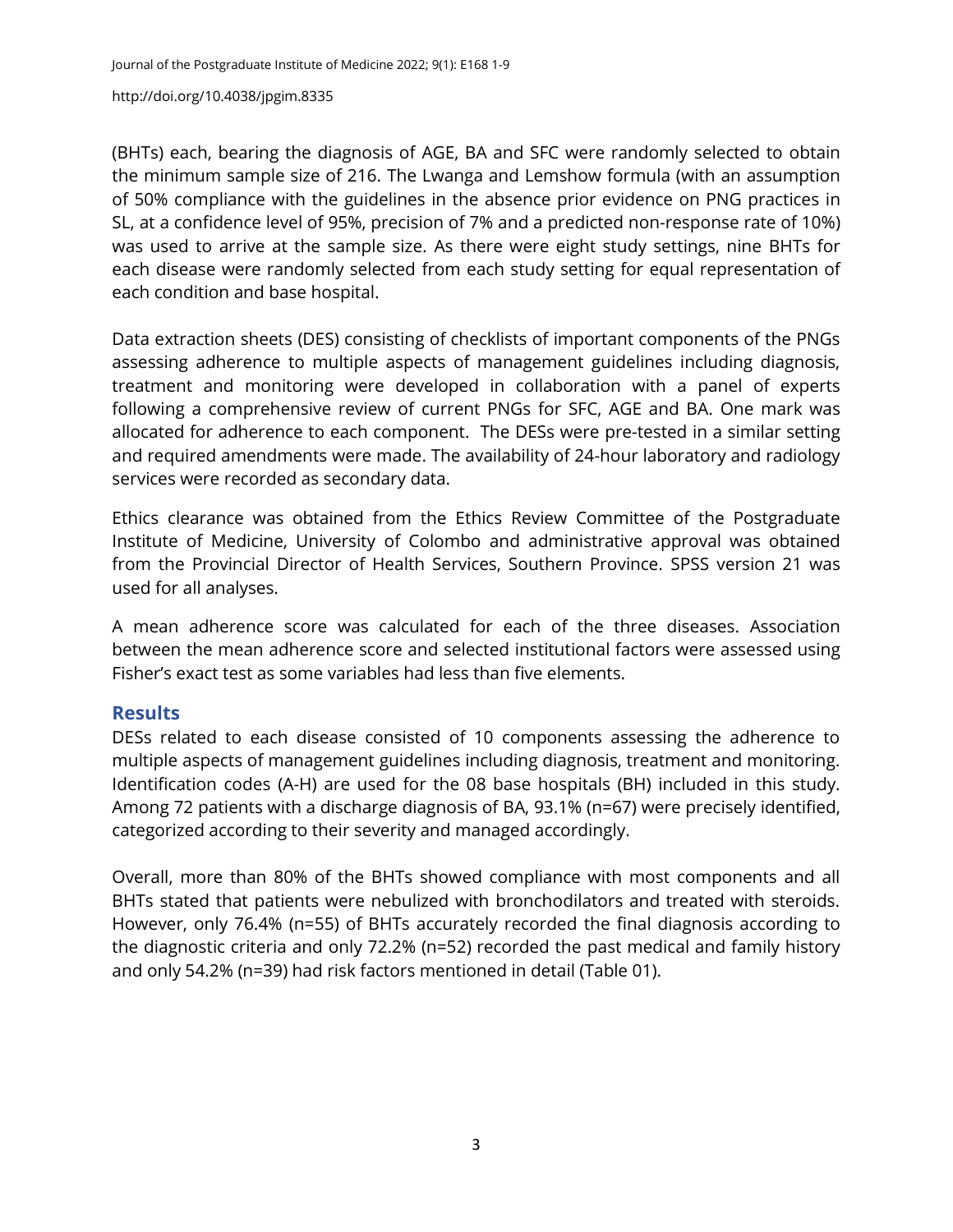|    | <b>Component assessed</b>                                                                   | <b>BHTs adhering to BA</b><br>management<br><b>Guidelines</b><br>n (%) | <b>BHTs not adhering to</b><br><b>BA</b> management<br><b>Guidelines</b><br>n (%) |
|----|---------------------------------------------------------------------------------------------|------------------------------------------------------------------------|-----------------------------------------------------------------------------------|
| 1. | Identified and categorized according to<br>severity                                         | 67 (93.1%)                                                             | 05 (6.9%)                                                                         |
| 2. | Detailed past medical history and family<br>history included                                | 52 (72.2%)                                                             | 20 (27.8%)                                                                        |
| 3. | Precipitating and risk factors identified                                                   | 39 (54.2%)                                                             | 33 (45.8%)                                                                        |
| 4. | Diagnosis confirmed according to the<br>diagnostic criteria                                 | 55 (76.4%)                                                             | 17 (23.6%)                                                                        |
| 5. | Treated with nebulised bronchodilators                                                      | 72 (100.0%)                                                            | 00 (0.0%)                                                                         |
| 6. | Used correct dose of bronchodilators                                                        | 68 (94.4%)                                                             | 04 (5.6%)                                                                         |
| 7. | Nebulisation done with oxygen therapy<br>(face mask/ nasal cannula)                         | 58 (80.6%)                                                             | 14 (19.4%)                                                                        |
| 8. | Treated with steroids                                                                       | 72 (100.0%)                                                            | 00 (0.0%)                                                                         |
| 9. | Used correct dose of steroids                                                               | 65 (90.3%)                                                             | 07 (9.7%)                                                                         |
|    | 10. Monitoring and reassessment of the<br>patients<br>done<br>and<br>managed<br>accordingly | 64 (88.9%)                                                             | 08 (11.1%)                                                                        |

| Table 1: Adherence to bronchial asthma management guidelines in all the base hospitals |  |  |  |  |
|----------------------------------------------------------------------------------------|--|--|--|--|
|                                                                                        |  |  |  |  |

(BA= bronchial asthma, BHT= bed head ticket)

All patients with SFC as the discharge diagnosis had airway, breathing and circulation assessment during acute management and were given antipyretics in the correct dose for managing fever.

However, provision of high flow oxygen and measurement of random and capillary blood sugar (RBS/CBS) was performed in only 84.7% (n=61) and 66.7% (n=54), respectively (Table 02). A comprehensive past medical and family history, including risk factor identification, were documented in all BHTs in three base hospitals (Table 02).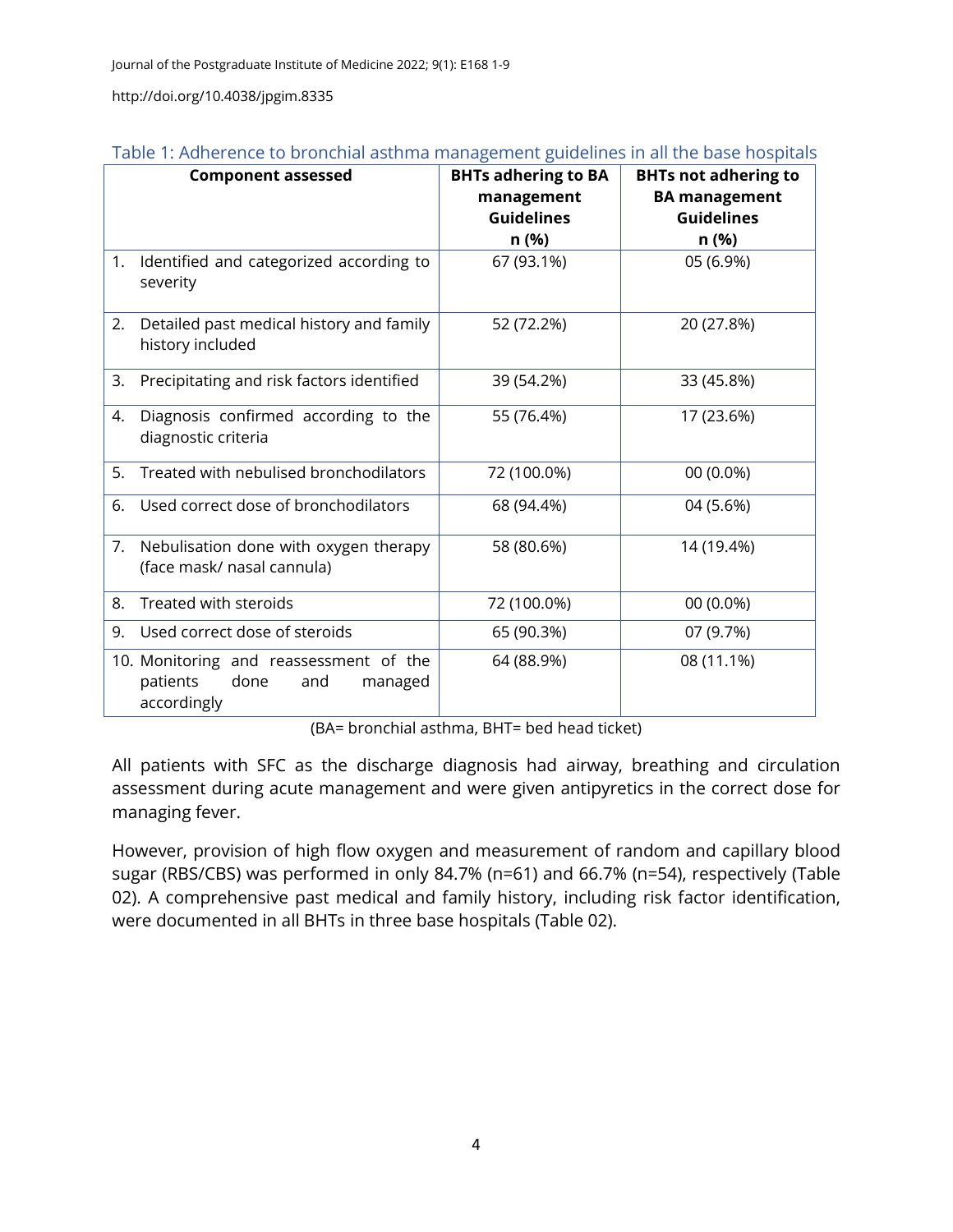|    | Table 2. Additionally analysis reported convusion management guidemess |                            |                            |  |  |  |  |
|----|------------------------------------------------------------------------|----------------------------|----------------------------|--|--|--|--|
|    | <b>Component assessed</b>                                              | <b>BHTs adhered to SFC</b> | <b>BHTs not adhered to</b> |  |  |  |  |
|    |                                                                        | management                 | <b>SFC management</b>      |  |  |  |  |
|    |                                                                        | <b>Guidelines</b>          | <b>Guidelines</b>          |  |  |  |  |
|    |                                                                        | $N(\% )$                   | $N(\% )$                   |  |  |  |  |
|    | 1. Correctly categorized the patient by the                            | 65 (90.3%)                 | 07 (9.7%)                  |  |  |  |  |
|    | history: (simple/ complex)                                             |                            |                            |  |  |  |  |
| 2. | Detailed past medical history included                                 | 52 (72.2%)                 | 20 (27.8%)                 |  |  |  |  |
| 3. | Detailed family history included                                       | 51 (70.8%)                 | 21 (29.2%)                 |  |  |  |  |
| 4. | Associated factors/ risk factors identified                            | 55 (76.4%)                 | 17 (23.6%)                 |  |  |  |  |
| 5. | breathing<br>circulation<br>and<br>Airway,                             | 72 (100.0%)                | 00 (0.0%)                  |  |  |  |  |
|    | assessed in acute management                                           |                            |                            |  |  |  |  |
| 6. | High flow oxygen given<br>in<br>acute                                  | 61 (84.7%)                 | 11 (15.3%)                 |  |  |  |  |
|    | management                                                             |                            |                            |  |  |  |  |
| 7. | <b>RBS/CBS Measured</b>                                                | 54 (66.7%)                 | 18 (33.3%)                 |  |  |  |  |
| 8. | Antipyretics used for managing fever                                   | 72 (100.0%)                | 00 (0.0%)                  |  |  |  |  |
| 9. | Antipyretics used in correct dose                                      | 72 (100.0%)                | 00 (0.0%)                  |  |  |  |  |

|  | Table 2: Adherence to simple febrile convulsion management guidelines |
|--|-----------------------------------------------------------------------|
|  |                                                                       |

(SFC=simple febrile convulsion, BHT=bed head ticket, RBS=random blood sugar, CBS=capillary blood sugar)

The clinical type of diarrhoeal disease was accurately identified and confirmed by laboratory reports in all patients bearing AGE as the discharge diagnosis. More than 80% of BHTs showed adherence to all components assessed except for provision of Zn supplementation in the correct dose and duration (Table 03).

#### Table 3: Adherence to acute gastroenteritis management guidelines

|    | <b>Component assessed</b>               | <b>BHTs adhered to AGE</b><br>management | <b>BHTs not adhered to</b><br><b>AGE management</b> |
|----|-----------------------------------------|------------------------------------------|-----------------------------------------------------|
|    |                                         | guidelines N(%)                          | guidelines N(%)                                     |
| 1. | Severity of dehydration assessed        | 62 (86.1%)                               | 10 (13.9%)                                          |
| 2. | Clinical type of diarrhoeal disease     | 72 (100.0%)                              | 00 (0.0%)                                           |
|    | correctly identified                    |                                          |                                                     |
| 3. | BF/FF/feeding continued                 | 64 (88.8%)                               | 08 (11.2%)                                          |
|    | 4. Correction of the early water and    | 63 (87.5%)                               | 09 (12.5%)                                          |
|    | electrolyte deficit done per guidelines |                                          |                                                     |
| 5. | Replacement of ongoing losses done per  | 61 (84.7%)                               | 11 (15.3%)                                          |
|    | guidelines                              |                                          |                                                     |
| 6. | Hydration reassessed and fluid balance  | 63 (87.5%)                               | 09 (12.5%)                                          |
|    | managed accordingly                     |                                          |                                                     |
| 7. | Zn supplementation given                | 61 (84.7%)                               | 11(15.3%)                                           |
| 8. | Zn supplementation given in correct     | 51 (70.8%)                               | 21 (29.2%)                                          |
|    | dose                                    |                                          |                                                     |
| 9. | Zn supplementation given for 14 days    | 44 (61.1%)                               | 28 (38.9%)                                          |

(AGE=acute gastroenteritis, BHT=bed head ticket, BF=breast feeding, FF=formula feeding, Zn=zinc)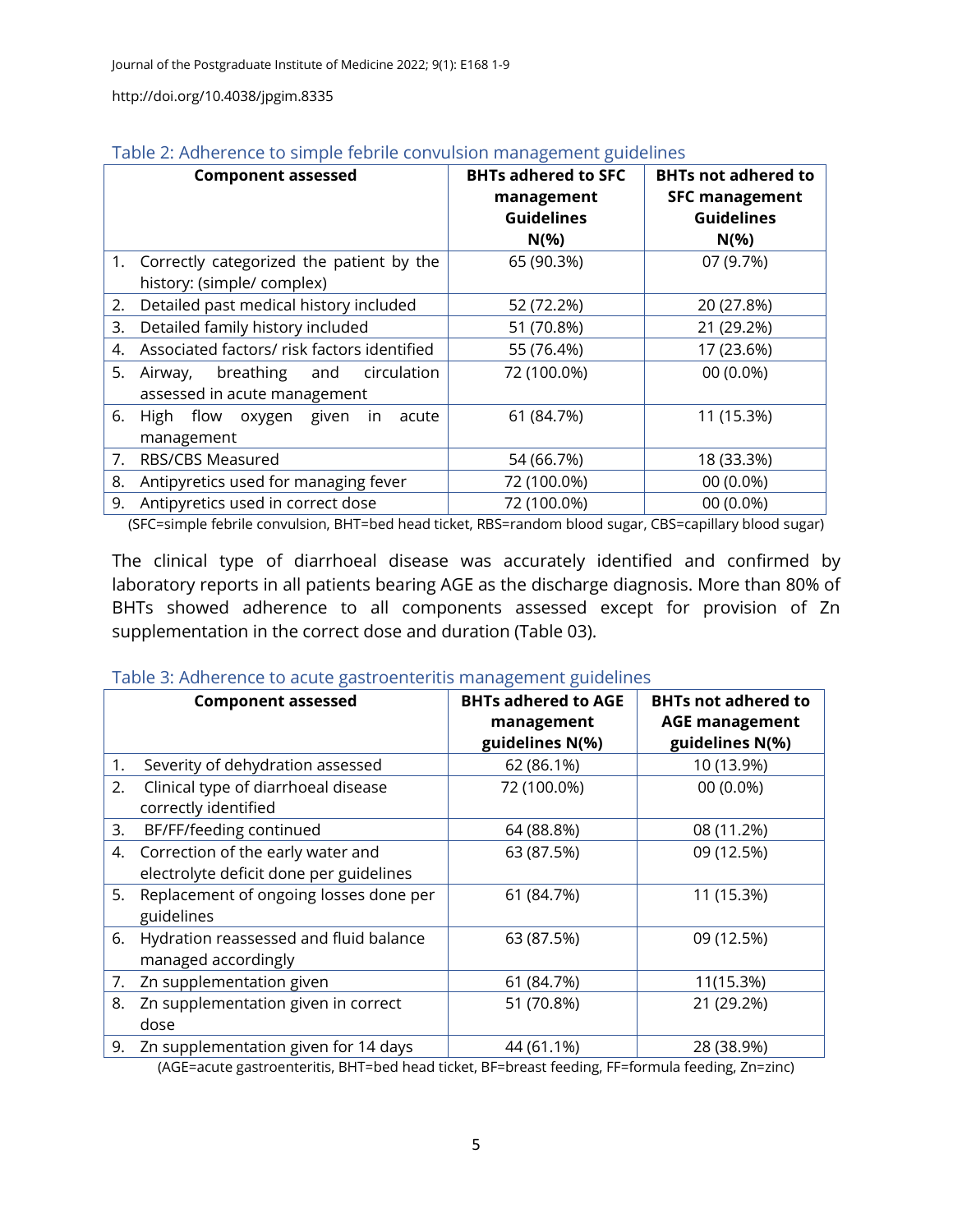The mean adherence score for each disease was calculated. 54.2% (n=39) of patients with BA, 58.3% (n= 42) of patients with SFC and 52.8% (n=38) of patients with AGE were managed with an adherence score equal or above the mean adherence score (Table 04).

|                                           | ັ         |            |           |
|-------------------------------------------|-----------|------------|-----------|
| <b>Statistics</b>                         | BA        | <b>SFC</b> | AGE       |
| Mean Score                                | 8.5       | 7.75       | 7.5       |
| Number & % of BHTs with < mean score      | 33(45.8%) | 30(41.7%)  | 34(47.2%) |
| Number & % of BHTs with $\geq$ mean score | 39(54.2%) | 42(58.3%)  | 38(52.8%) |

Table 4: Adherence to BA, SFC and AGE management guidelines

(BA=bronchial asthma, SFC=simple febrile convulsion, AGE=acute gastroenteritis)

Three of the base hospitals (BH D, BH G and BH H) were below the mean adherence score for management of BA whereas four base hospitals (BH D, BH F, BH G and BH H) and five base hospitals (BH B, BH D, BH F, BH G and BH H) were below the mean adherence score (7.5) for utilization of SFC and AGE management guidelines, respectively. All of them did not possess 24-hour laboratory services (Table 05).

## Table 5: Mean adherence scores of Base Hospitals

| <b>Base Hospital</b> | 24 hr.                   | 24 hr.                  | Mean adherence score of the hospital |            |            |
|----------------------|--------------------------|-------------------------|--------------------------------------|------------|------------|
|                      | laboratory<br>facilities | radiology<br>facilities | BA                                   | <b>SFC</b> | <b>AGE</b> |
| BH A                 | Yes                      | Yes                     | 8.89                                 | 7.77       | 7.66       |
| BH B                 | No                       | No                      | 9.00                                 | 8.44       | 7.44       |
| <b>BHC</b>           | No                       | No                      | 9.22                                 | 8.11       | 8.22       |
| BH D                 | No                       | No.                     | 6.78                                 | 7.44       | 6.89       |
| BH E                 | Yes                      | Yes                     | 9.44                                 | 8.33       | 8.33       |
| BH <sub>F</sub>      | No                       | No                      | 8.89                                 | 7.66       | 7.33       |
| BH G                 | No                       | No                      | 7.44                                 | 7.33       | 6.89       |
| BH H                 | No.                      | No.                     | 8.33                                 | 6.88       | 7.33       |

(BA=bronchial asthma, SFC=simple febrile convulsion, AGE=acute gastroenteritis, PNG=paediatric national guideline, BH=base hospital)

## **Discussion**

It is challenging for clinicians to constantly keep up with the overwhelming number of advances in a complex and evolving field such as medicine. Evidence-based medicine is the key to improving the quality of patient care and various international bodies such as the Cochrane Collaboration, point of care support tools and electronic bibliographic databases are committed towards comprehensively synthesizing and providing access to up-to-date research evidence [\[8\]](#page-7-7). Clinical guidelines based on the latest high quality research evidence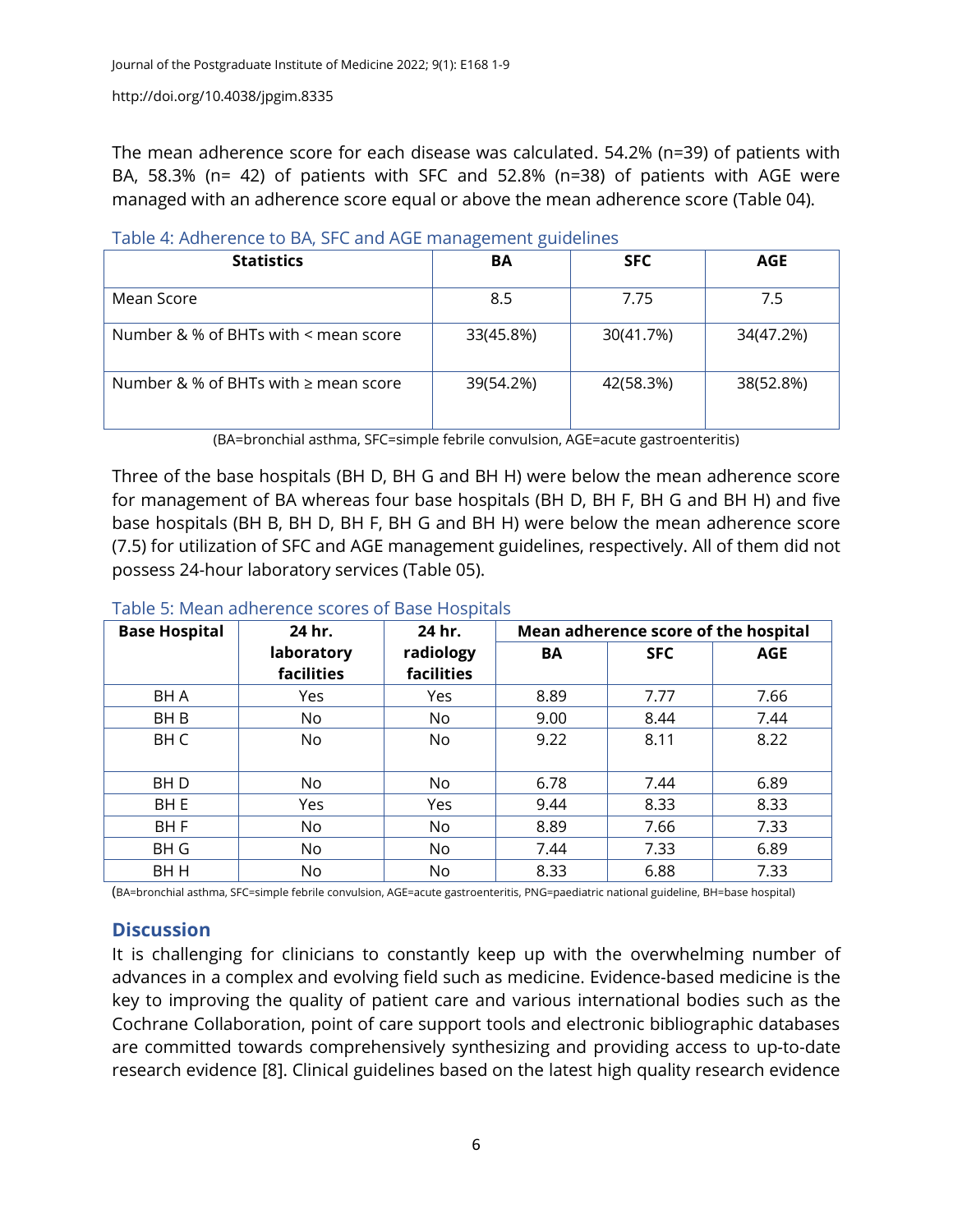and on expert opinion aim to standardize, maintain the consistency of and improve quality of care while minimizing clinical errors.

Overall, the study demonstrates a higher compliance to standard treatment at hospitals with 24-hour laboratory services. First contact medical officers at base hospitals with 24 hour laboratory facilities (type A BHs) are intern medical officers, whereas the rest of the base hospitals in this study did not employ intern medical officers. As interns are fresh out of medical school, they tend to be more familiar with current guidelines when compared to senior medical officers in base hospitals without 24-hour laboratory services (type B BHs). However, further studies need to be conducted to identify contributory factors. Among the three conditions assessed in the study, the highest adherence to clinical guidelines was displayed in the management of BA. This contrasts with a similar study conducted in Bangladesh where only 25% of cases diagnosed with BA were managed according to clinical guidelines [\[9\]](#page-8-0). Precipitating and risk factor identification plays a key role in BA management, and it is the component of the clinical guidelines with which doctors are least compliant. Although BA management was the most compliant with the guidelines among the childhood illnesses assessed in this study, there is scope for improvement of management practices.

Administering the correct dose of antipyretics to all patients diagnosed with SFC and the correct dose of zinc for more than 70% of patients diagnosed with AGE should be highlighted, in view of similar studies in the Asian region which identified incorrect dose calculation as the main reason for non-adherence to clinical guidelines in the paediatric setting [\[9\]](#page-8-0). Fifty percent of patients with SFC did not have any evidence of assessment of RBS or a documented thorough history of risk factors. SFC, requires a thorough history of risk factors as a positive association between early onset febrile convulsions and family history has been evident in studies [\[10\]](#page-8-1). Studies assessing compliance with clinical guidelines have identified poor documentation among healthcare professionals in the Asian setting, citing time constraints among clinicians practicing in limited resource settings, which may have been a reason for the above findings [\[9\]](#page-8-0).

The lowest adherence to clinical guidelines was seen in the management of AGE, one of the most prevalent infections in childhood, where 62.5% of BHTs were inconsistent with standard clinical guidelines [\[11\]](#page-8-2). Studies conducted in India and Italy demonstrate similar findings, where only 20.6% of children were managed in full compliance with clinical guidelines [\[12](#page-8-3)[,13\]](#page-8-4). The low use of zinc for patients with AGE, is consistent with findings in India, raising public health concerns [\[13\]](#page-8-4). The importance of appropriate zinc supplementation in AGE cannot be over emphasized, as several studies have not only shown it to reduce the probability of diarrhoea but diarrhoea related mortality as well [\[14](#page-8-5)[,15\]](#page-8-6).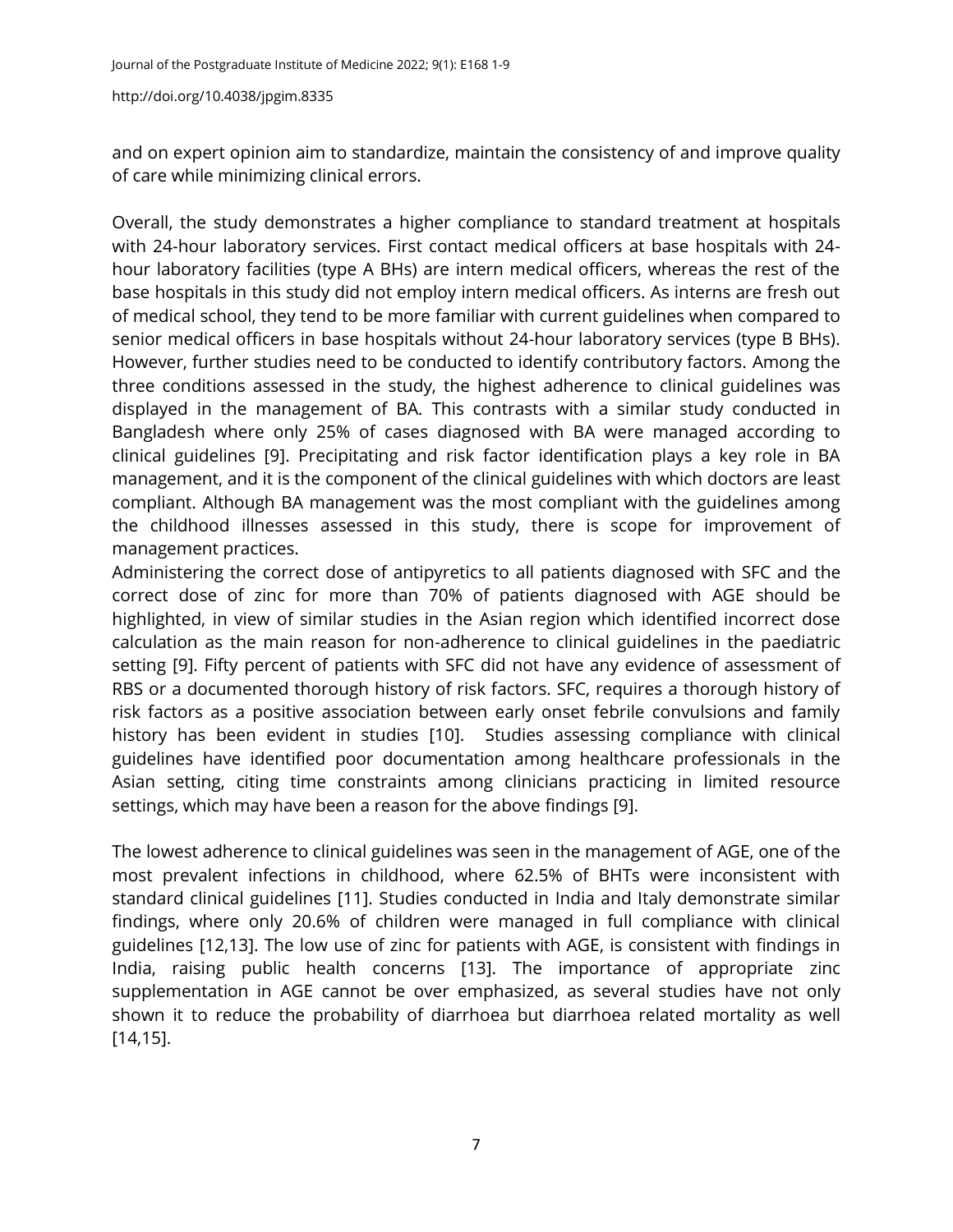A future study to explore factors associated with non-compliance with clinical guidelines would bring to light challenges clinicians face in settings with limited resources which could be followed by remedial action to improve quality of care.

## **Limitations**

This study assessed compliance to clinical guidelines based entirely on data documented on the BHT. Therefore, poor documentation practices of clinicians may have influenced the results.

## **Conclusion**

The highest adherence to clinical guidelines was displayed in the management of BA and the least in the management of AGE. Overall, the study demonstrated higher compliance to standard treatment at hospitals with 24-hour laboratory services. The study demonstrates the scope for improvement of management practices compliant with clinical guidelines. Further studies to identify contributory factors will be important to address these shortcomings effectively.

## **References**

- <span id="page-7-0"></span>1. Misra S, Barth JH. Guidelines are written, but are they followed? : SAGE Publications Sage UK: London, England; 2013. <https://doi.org/10.1177/0004563213498712>
- <span id="page-7-1"></span>2. Barth JH, Misra S, Aakre KM, Langlois MR, Watine J, Twomey PJ, et al. Why are clinical practice guidelines not followed? 2016;54(7):1133-9. <https://doi.org/10.1515/cclm-2015-0871>
- <span id="page-7-2"></span>3. Sugarman JR. Challenges in measuring adherence to clinical practice guidelines. Am Board Family Med; 1997.
- <span id="page-7-3"></span>4. Kannangara K, Liyanage N, de Silva N, de Silva W, Kumbalatara KJSLJoCH. Assessment of the knowledge of medical officers in the management of children presenting with febrile illnesses. 2015;44(2). <https://doi.org/10.4038/sljch.v44i2.7145>
- <span id="page-7-4"></span>5. Gamage T, Rupasinghe SJSLJoCH. A survey on awareness among doctors on availability and usage of National Paediatric Guidelines in a district in Sri Lanka. 2010;39(3). <https://doi.org/10.4038/sljch.v39i3.2273>
- <span id="page-7-5"></span>6. Govindaraj R, Navaratne K, Cavagnero E, Seshadri SR. Health care in Sri Lanka: what can the private health sector offer? 2014.
- <span id="page-7-6"></span>7. Akobeng AKJAodic. Principles of evidence based medicine. 2005;90(8):837-40. <https://doi.org/10.1136/adc.2005.071761>
- <span id="page-7-7"></span>8. Afreen S, Rahman MSJ, Pharmacology BJo. Adherence to treatment guidelines in a university hospital: Exploration of facts and factors. 2014;9(2):182-8. <https://doi.org/10.3329/bjp.v9i2.18537>